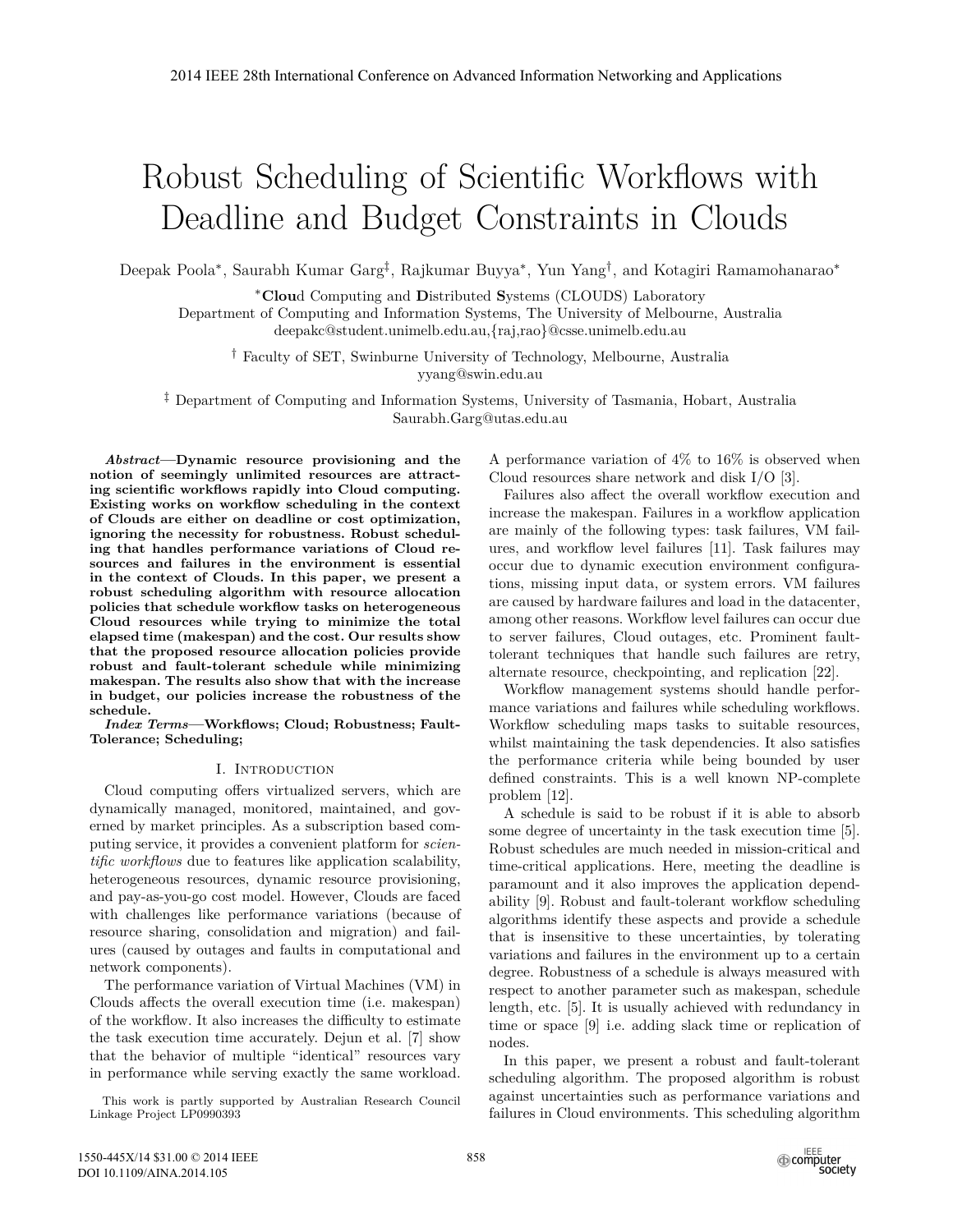efficiently maps tasks on heterogeneous Cloud resources and judiciously adds slack time based on the deadline and budget constraints to make the schedule robust. Additionally, three multi-objective resource selection policies are presented, which maximize robustness while minimizing makespan and cost.

The **key contribution** of this paper is a robust and fault-tolerant scheduling algorithm with three multiobjective resource selection policies. This paper also presents two robustness metrics and a detailed performance analysis of the scheduling algorithm using them.

The outline of the paper is as follows: Section II discusses the related works in this area. Section III presents the system model. In section IV, the proposed approach is discussed. Section V details experimental setup with the analysis and results. Finally in section VI conclusions and future directions are discussed.

# II. Related Work

Current workflow scheduling on Clouds mostly focuses on homogeneous resources [16]. One of the early attempts of exploiting the heterogeneous types of resources is presented by Abrishami et al. [2]. They do not consider budget constraints and their scheduling algorithm does not consider failures or performance variations.

Robust and fault-tolerant scheduling in workflows has been an active area of research with significant amount of work done in the area of Grids, clusters and distributed systems. Research in robust and fault-tolerant scheduling encompasses numerous fields like job-shop scheduling [15], supply chain [10], and distributed systems [11], [18], [19]. Many scheduling techniques have been employed to develop robust workflows. Dynamic scheduling or reactive scheduling reschedules tasks when unexpected events occur [10]. Trust based scheduling predicts the stability of a schedule by incorporating a trust model for resource providers [20]. Stochastic based approaches model uncertainty of system parameters in a non-deterministic way, which aid heuristic decision making [17], [19]. Robust schedule has also been developed using fuzzy techniques, where task execution times are represented by fuzzy logic, which is also used to model uncertainty [8].

Shi et al. [18] present a robust scheduling for heterogeneous resources using slack to schedule tasks. Task slack time represents a time window within which the task can be delayed without extending the makespan and it is intuitively related to the robustness of the schedule. They present a  $\epsilon$ -constraint method where robustness is an objective and deadline is a constraint. This scheduling algorithm tries to find schedules with maximum slack time without exceeding the specified deadline. They do not consider a Cloud environment and also do not consider any cost models.

To the best of our knowledge, there has been no study in workflow scheduling algorithm for Clouds maximizing robustness, and minimizing makespan and cost at the same time. Also there are very few works which schedule workflow tasks on heterogeneous Cloud resources. This study tries to address these shortcomings.

#### III. System Model

The description of the system model, important definitions, assumptions, and the problem statement are discussed further in this section.

The **Cloud environment** in our system model has a single datacenter that provides heterogeneous VM/resource types,  $VT = \{vt_1, vt_2, ..., vt_m\}$ . Each VM type has a specific configuration and a price associated with it. The configuration of VM type differs with respect to memory, CPU measured in million instructions per second (MIPS) and OS. Each  $vt_i$  has a  $Price(vt_i)$  associated with it, charged on an unit time basis (e.g. 1 hour, 10 minutes, etc.). A static VM startup/boot time is assigned to all VMs, which influences the start time of the task.

**Uncertainties:** We have considered two kinds of uncertainties, task failures and performance variations of VMs. Performance variations in the system arise due to factors like the datacenter load, network delays, VM consolidation, etc. Due to the performance variation of a VM, the execution time of a task increases or decreases by a value *y*. Here, *y* is a random variable with a certain probability distribution with a mean value of zero. The actual execution time (AET) of a task is calculated as  $AET(t_i) = e_i(1 + y)$ , where  $e_i$  is the expected execution time of task  $t_i$ .

A **Workflow** can be represented as a Directed Acyclic Graph (DAG),  $G = (T, E)$ , where *T* is a set of nodes,  $T = \{t_1, t_2, ..., t_n\}$ , and each node represents a task. Here, *E* represents a set of edges between tasks, which can be control and/or data dependencies. Each workflow is bounded by a user defined deadline *D* and budget *B* constraints. Additionally, each workflow task *t<sup>j</sup>* has a task length *len<sup>j</sup>* given in Million Instructions. We assume all tasks to be CPU intensive and model task execution time accordingly. Models for data or I/O intensive tasks can also be incorporated to estimate task execution without affecting the scheduling algorithm. Task length and the MIPS value of the VM are used to estimate the execution time on a particular VM type. We also account for data transfer times between tasks. The data transfer time between two tasks is calculated based on the size of the data transferred and the Cloud datacenter internal network bandwidth.

**Makespan**, *M*, is the total elapsed time required to execute the entire workflow. The deadline *D* is considered as a constraint where the Makespan *M* should not be more than the deadline  $(M \leq D)$ . The makespan of the workflow is computed as following:

$$
M = finish_{t_n} - ST,
$$
\n(1)

where *ST* is the submission time of the workflow and  $finish_{t_n}$  is the finish time of the exit node.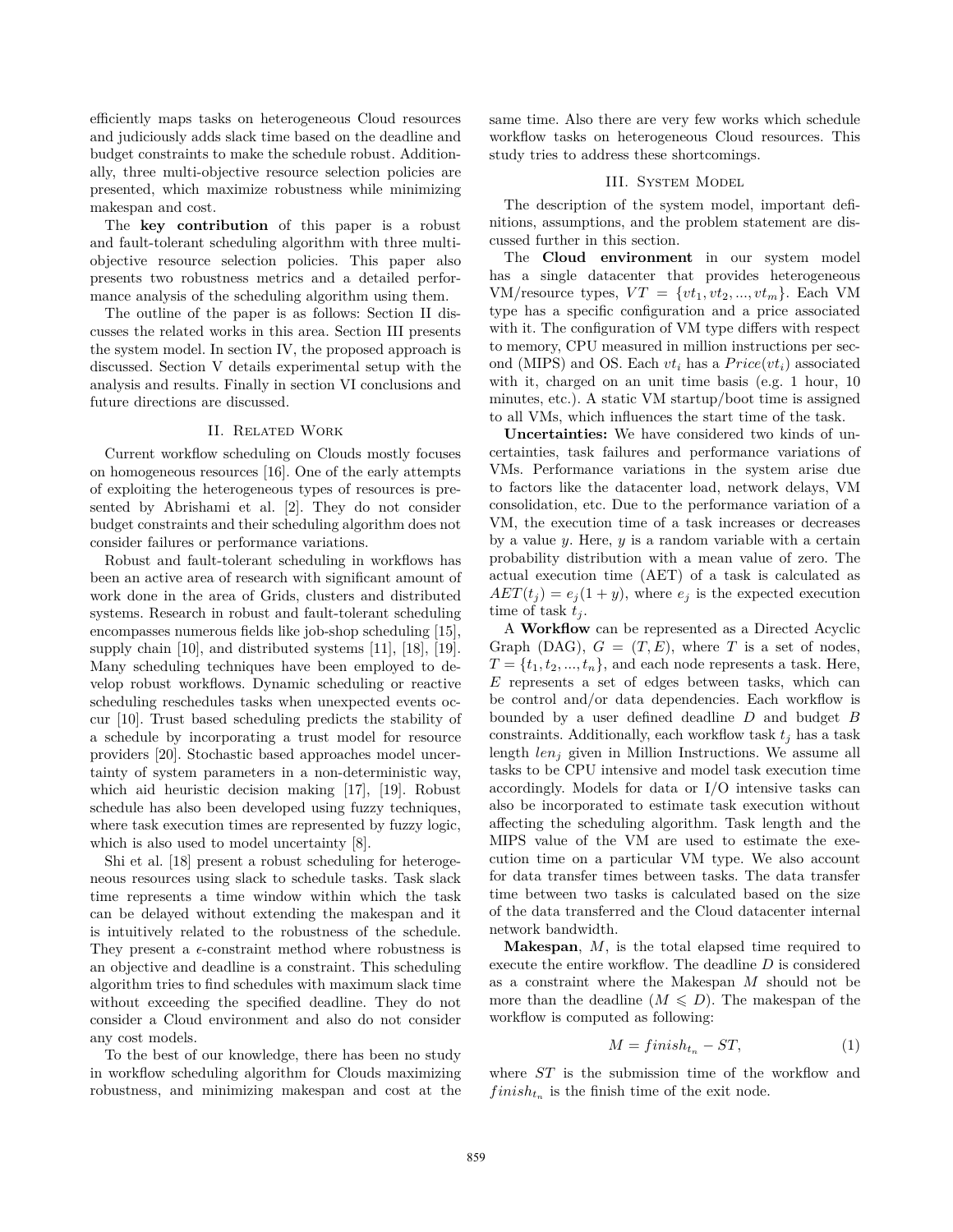**Total Cost**, *C*, is the total cost of the workflow execution, which is the sum of the price for the VMs used to execute the workflow. Each VM type has a price associated with it, depending on its characteristics and type. The price of each VM is calculated based on its type and the duration of time it was provisioned. The duration of the time is calculated based on the number of hours a VM executes, from the time of its instantiation, until it is terminated or stopped. The time duration is always rounded to the next full hour (e.g. 5.1 hours is rounded to 6 hours). It is important to mention that multiple tasks can execute in a VM depending on the schedule. Moreover, to execute the entire workflow, multiple VMs of different types can be used. Therefore, the total execution cost, *C*, is the sum price of all the VMs of different types used in the workflow execution. Additionally, there is a budget B as a constraint, such that the total cost should be less than the budget  $(C \leq B)$ .

**Robustness** of a schedule is measured using two metrics. The first metric is *robustness probability*, *Rp*, which is the likelihood of the workflow to finish before the given deadline [18], which can be formulated as below:

$$
R_p = (TotalRun - FailedRun)/(TotalRun), \quad (2)
$$

where  $TotalRun$  is number of times the experiment was conducted and *F ailedRun* is number of times the constraint,  $finish_{t_n} \leq D$  was violated. This equation is based on the methodology offered by Dastjerdi et al. [6].

The second metric is the *tolerance time*, *Rt*, which is the amount of time a workflow can be delayed without violating the deadline constraint. This provides an intuitive measurement of robustness, expressing the amount of uncertainties it can further withstand.

$$
R_t = D - finish_{t_n}.
$$
\n(3)

**Assumptions:** Data transfer cost between VMs are considered to be zero, as in many real Clouds, data transfer inside a Cloud datacenter is free. Storage cost associated with the workflow tasks is assumed to be free, since storage costs have no effect on our algorithm. The datacenter is assumed to have sufficient resources, avoiding VM rejections due to resource contention. This is not a prohibitive assumption as the resources required are much smaller than the datacenter capacity.

**Problem Statement:** The problem we address in this work is to find a mapping of workflow tasks onto heterogeneous VM types, such that the schedule is robust to the uncertainties in the system keeping the makespan and cost minimal, while executing within the given deadline and budget constraints.

# IV. Proposed Approach

In this section, our algorithm and policies are presented. Before presenting the algorithm, some important definitions are detailed. The *critical path* of a workflow is the execution path between the entry and the exit nodes of the **Algorithm 1:** FindPCP(t)

| //Determine the PCP and allocate a VM for it.                                                                                                                                                                                                                                                                              |
|----------------------------------------------------------------------------------------------------------------------------------------------------------------------------------------------------------------------------------------------------------------------------------------------------------------------------|
| $\textbf{input}$ : task t                                                                                                                                                                                                                                                                                                  |
| while t has unassigned parent $\bf{do}$<br>$PCP \leftarrow null, t_i \leftarrow t$<br>while there exists an unassigned parent of $t_j$ do<br>add critical parent $t_p$ of $t_i$ to PCP<br>$t_i \leftarrow t_p$<br>call AllocateResource $(PCP)$<br>for $t_i \in PCP$ do<br>marks $t_j$ as assigned<br>call FindPCP $(t_i)$ |
|                                                                                                                                                                                                                                                                                                                            |

workflow with the longest execution time [1]. Critical path determines the execution time of the workflow. The *critical parent (CP)* of  $t_j$  is the parent  $t_p$ , whose sum of start time, data transfer time and execution time is maximum among other parent nodes.

The *partial critical path (PCP)* of node  $t_j$  is a group of tasks that share a high dependency between them. PCP is determined by identifying the unassigned parents. Unassigned parent is a node that is not scheduled or assigned to any PCP. Further, PCP is created by finding the unassigned critical parent of the node and repeating the same for the critical parent recursively until there are no further unassigned parents. Algorithm 1 details the procedure to find the PCP of a node. Partial critical paths can be scheduled on a single resource, optimizing time and cost [1]. This algorithm decomposes the workflow into smaller groups of tasks, which helps in scheduling. PCPs of a workflow are mutually exclusive, i.e., each task can be in only one PCP.

For every PCP, the best suitable VM type with a robustness type is selected. The robustness type defines the amount of slack that will be added to the PCP execution time. It dictates the amount of fluctuation in the execution time a PCP can tolerate. Four types of robustness that can be associated with a PCP are defined: 1) *No robustness*: this robustness type does not add any slack time to the execution time of a PCP. 2) *Slack* : this robustness type adds a predefined limit of time for the PCP execution time i.e. it can tolerate fluctuations in execution time up to a defined limit. 3) *One Node Failure*: in this robustness type, the largest execution time among the PCP nodes is added to the PCP execution time. This robustness type provides sufficient slack time to handle the failure of the task with the largest execution time in the PCP. 4) *Two Node Failure*: here, the execution time of the largest two nodes is added to the PCP execution time; this is done only when the PCP consists of at least three nodes. PCP with this robustness type can tolerate up to two task failures. Four robustness types up to two node failures are proposed. However, robustness types with higher number of node failures can also be developed.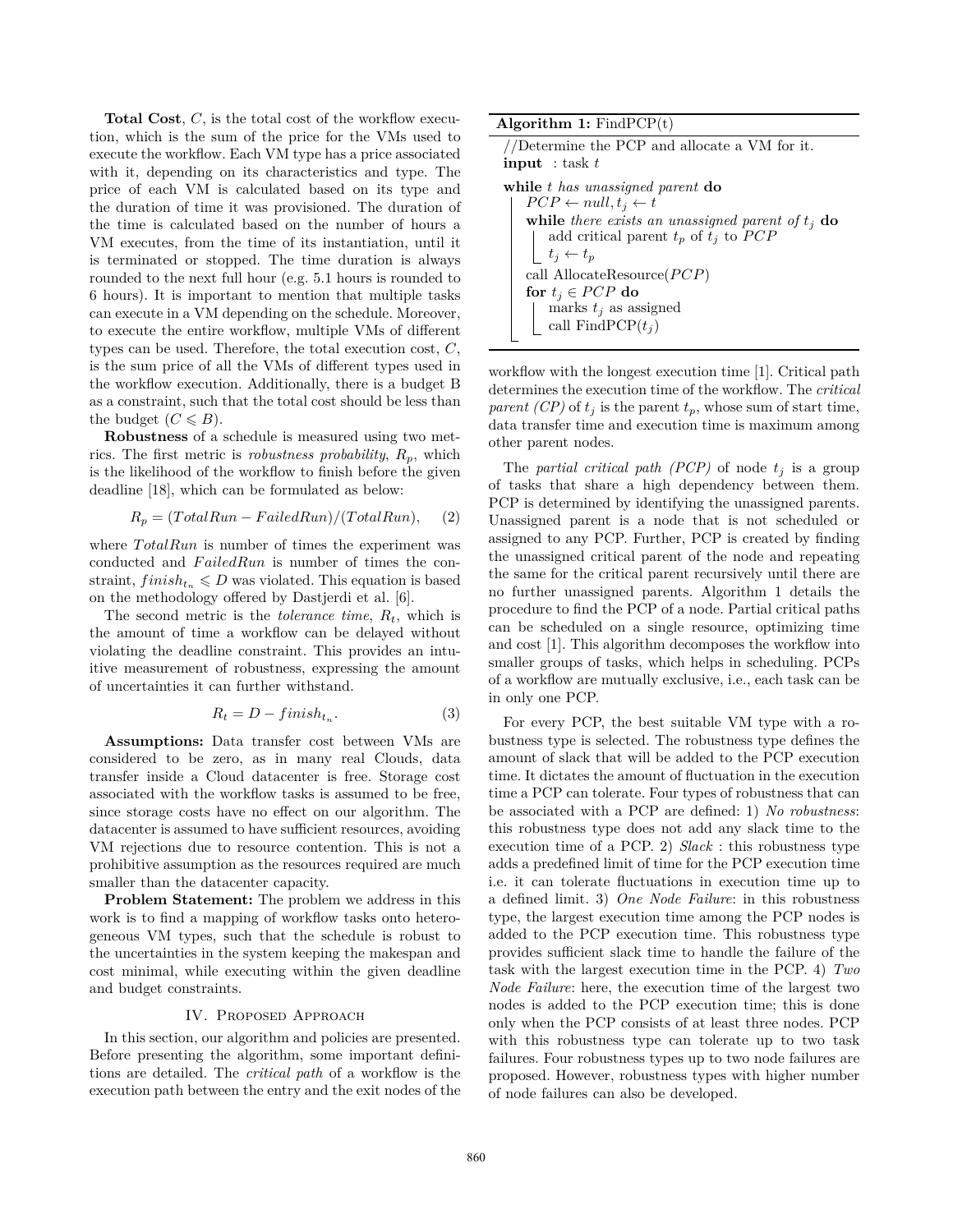Algorithm 2 details the selection of a VM type and its associated robustness type. An exhaustive solution set,  $SS = \{s_1, s_2, ..., s_{m \ast l}\}\$ is generated, where *m* is the number of VM types and *l* is the number of robustness types. The solution set *SS* consists of solutions with every possible robustness type for every VM type defined. Each solution,  $s_i = \{ vt_i, RT_i, PCPc_i, PCPt_i \}$ , consists of a robustness type  $(RT_i)$ , PCP cost  $(PCPc_i)$  and PCP execution time  $(PCPt_i)$  for VM type  $vt_i$ . As *m* and *l* are generally not large, the time and space required are reasonable.

The solution set *SS* is reduced based on deadline and budget constraints into a smaller set of feasible solutions. The deadline constraint *D* is evaluated by adding the PCP execution time of the chosen instance and robustness type with top level and bottom level.

$$
TopLevel + PCPt + BottomLevel \leq D, \qquad (4)
$$

where *TopLevel* of PCP is the sum of execution times of nodes on the longest path from the entry node to the first node of PCP. *BottomLevel* of PCP is the sum of execution times of nodes on the longest path from the end node of the PCP to the exit node.

Budget Constraint is evaluated by the following equation:

$$
PCPc \leqslant PCPb,\tag{5}
$$

where PCPc is the total cost of the PCP. PCP Budget, *PCPb*, is the amount that can be spent on the PCP; this is decomposed from the overall budget according to the following equation,

$$
PCPb = (PCPt/TT) * B,
$$
\n(6)

where,  $TT$  is the total time of the workflow, which is calculated by adding the execution times of the tasks on the reference VM type,  $v t_{ref}$ . VM with the least MIPS value is considered as the reference type,  $vt_{ref}$ . *PCPt* is the total execution time of the PCP on  $vt_{ref}$ . When  $PCPb$ is less than  $LPr$ , which is the price required to execute on the cheapest resource, then *PCPb* is assigned the value *LP r*.

A feasible solution set *F S* is created using these two constraints as outlined in Algorithm 2.

*findBestSolution*, method described in Algorithm 2, chooses the appropriate VM type  $vt_i$  for a PCP, based on the resource selection policy from the feasible solution set *FS*. The three resource selection policies used by this method are described in the following section.

# *A. Proposed Policies*

In this section, three resource selection policies are explained. These policies select the best solution from the feasible solution set *FS* for each PCP. Each of them has three objectives, namely *robustness*, *time* and *cost* and the priorities among these objectives change for each of these policies. The description of the policies is given below.

**Algorithm 2:** AllocateResource(PCP)

| //Allocate a suitable robust resource to the $PCP$<br>$input$ : PCP                                                                                                                     |
|-----------------------------------------------------------------------------------------------------------------------------------------------------------------------------------------|
| <b>output:</b> Robust Resource for PCP                                                                                                                                                  |
| //Create Solution Set SS;                                                                                                                                                               |
| for <i>Every Instance type</i> do                                                                                                                                                       |
| for <i>Every Robustness type</i> do                                                                                                                                                     |
| $\mathrel{\rule{0pt}{.15ex}\rule{0pt}{1.5ex}}$ $\mathrel{\rule{0pt}{.15ex}\rule{0pt}{1.5ex}}$ $\mathrel{\rule{0pt}{.15ex}\rule{0pt}{1.5ex}}$ Create Solution set with $PCPt$ and $PCPc$ |
| $FS = null$                                                                                                                                                                             |
| Calculate $PCPb$ according to equation 6;                                                                                                                                               |
| //Create a Feasible Solution Set $FS$ ;                                                                                                                                                 |
| for <i>Every solution</i> in $SS$ do                                                                                                                                                    |
| $time = PCPt + TopLevel + BottomLevel;$                                                                                                                                                 |
| if time $\langle D \rangle$ and $PCPc \langle D \rangle = PCPb$ then<br>$\perp$ Add to $FS$                                                                                             |
| //finds the best solution according to the chosen policy                                                                                                                                |
| $RobustResource = findBestSolution(FS, Policy);$                                                                                                                                        |
| Assign every task in PCP to the RobustResource.                                                                                                                                         |

- 1 **Robustness-Cost-Time (RCT)**: The objective of this policy is to maximize robustness and minimize cost and makespan. This policy sorts the feasible solution set based on the robustness type, and among the solutions with the same robustness type, they are sorted in the increasing order of cost. Solutions with the same robustness type and cost are sorted with increasing order of time. The best solution from this sorted list is picked and the VM type with the associated robustness type is mapped to the tasks of the PCP. Solutions chosen by this policy have high robustness with a lower cost.
- 2 **Robustness-Time-Cost (RTC)**: RTC policy is similar to RCT policy described above with different priorities. This policy gives priority to robustness, followed by time and finally cost. This policy selects a solution that is robust with minimal makespan. Choices of RTC and RCT policies might have the same robustness type, but will vary with respect to the VM type they select. RTC policy selects a solution with high robustness with minimal makespan.
- 3 **Weighted**: With this policy users can define their own objective function using the three parameters (robustness, time and cost) and assign weights for each of them. Each value is normalized by taking the minimum and maximum values for that parameter. The weights are applied to the normalized values of robustness, time and cost, and based on these weights the best solution is selected. Weighted policy is a generalized policy, which can be used to find solutions according to user preferences.

Our algorithm with the chosen policy finds a suitable VM type associated with a robustness type for every PCP. Further, the algorithm allocates the PCP tasks on a VM of the chosen type. The resource allocator, first attempts to find a VM of the specified type among the running VMs.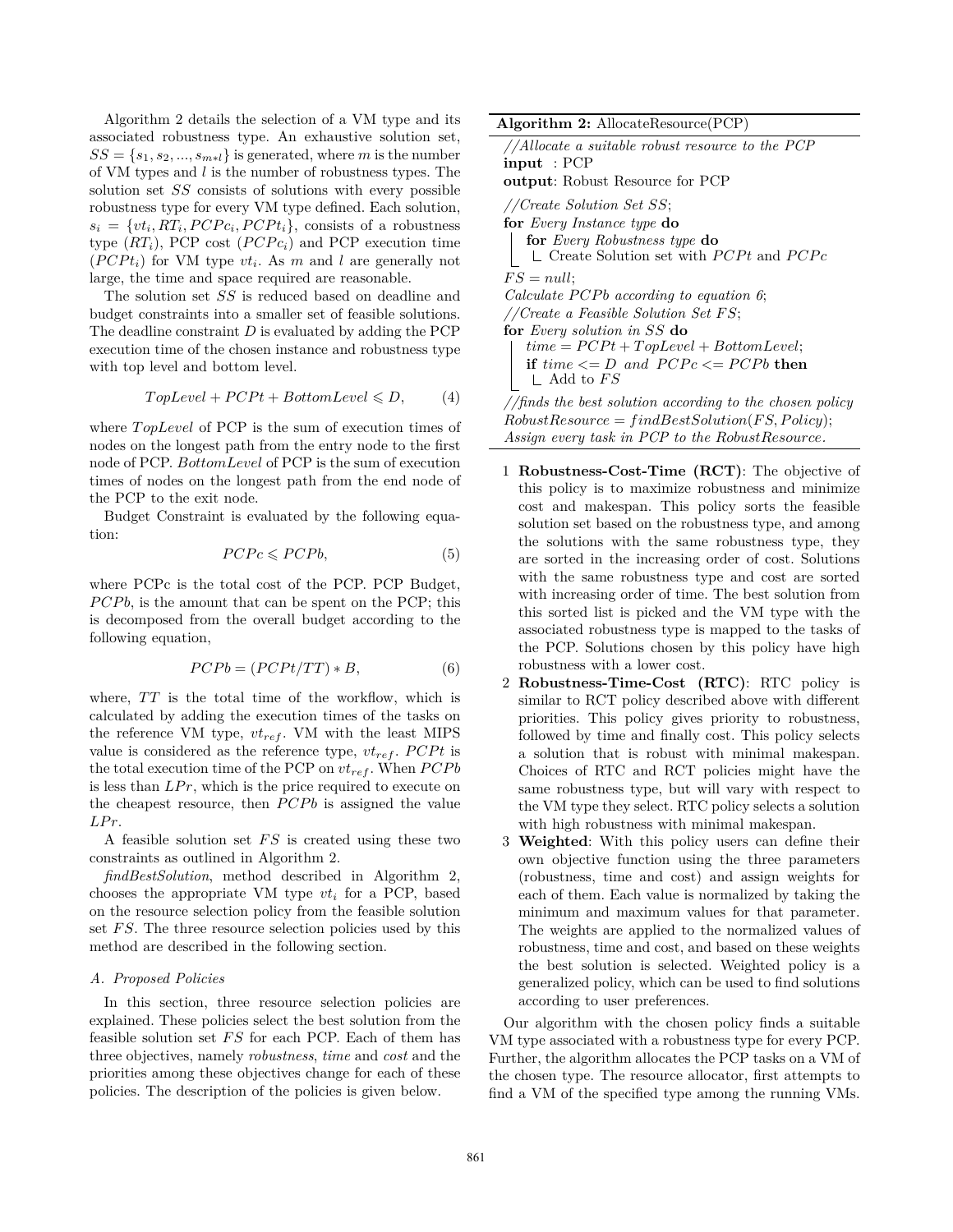If such a VM is found, the algorithm checks if its end time is less than the start time of the PCP. If this condition is satisfied, the algorithm allocates PCP tasks on this existing VM; otherwise a new VM is created to allocate the tasks. This reduces the number of VMs instantiated and also minimizes the makespan as new VMs take time to boot, which delays the schedule.

#### *B. Fault-Tolerant Strategy*

Checkpointing is employed in our algorithm as a faulttolerant strategy. When a task fails, the algorithm resumes the task from the last checkpoint and checkpointing of tasks is done at regular intervals. The robustness type selected by the resource selection policy provides the necessary slack for the failed task. Additionally, checkpointing strategy helps to recover the task from the last checkpoint.

## *C. Time Complexity*

Creating a solution set *SS* depends on the number of robustness types and VM types. The time complexity for creating such a set is  $O(m.l)$ , where *m* is the number of VM types and *l* is the number of robustness types. The time complexity for sorting and choosing the best solution based on the policy is *O*(*mlogm*). The parameters *m* and *l* can take a maximum value of *n*, where *n* is the number of tasks. Therefore, the time complexity of AllocateResource is  $O(n^2)$ . The time complexity of FindPCP is  $O(n)$  as the maximum number of times this method can be recursively invoked is equal to the number of tasks *n*. Hence, the overall time complexity of our algorithm is  $O(n^2)$ .

### V. Performance Evaluation

## *A. Simulation Setup*

CloudSim [4] was used to simulate the Cloud environment. It was extended to support workflow applications, making it easy to define, deploy and schedule workflows. A failure event generator was also integrated into the CloudSim, which generates failures from an input failure trace. Five types of workflow applications and two failure models are used in our simulation as described below.

*1) Application Modeling:* Five workflows (Montage, CyberShake, Epigenomics, LIGO and SIPHT) were considered. Their characteristics are explained in detail by Bharathi et al. [13]. These five workflows cover all the basic components such as, pipeline, data aggregration, data distribution and data redistribution. Three different sizes of these workflows are chosen, small (around 30 tasks), medium (around 100 tasks) and large (1000 tasks).

*2) Resource Modeling:* A Cloud model with a single datacenter offering 10 different types of VMs is considered. The characteristics of VMs are modeled similar to the Amazon EC2 instances (t1.micro, m1.small, m1.medium, m1.large, m1.xlarge, m2.xlarge, m2.2xlarge, m2.4xlarge, c1.medium, c1.xlarge). A charging period of 60 minutes is considered for these VMs, similar to the most prominent Cloud providers.

*3) Failure Modeling:* Two types of failure models are considered for our experiments. First, failures are simulated from failure traces (FT). Due to lack of publicly available Cloud specific failure traces, Condor (CAE) Grid failure dataset [21], available as a part of Failure Trace Archive [14] was chosen. Secondly, a failure model with 10% failure probability (FP) is considered, i.e., for each node there is 10% probability of failure based on uniform distribution. The failed nodes may fail again with the same probability until they complete their execution.

Each VM undergoes a performance variation, which affects the task execution time. We model the variance in the task execution time as a normal distribution  $y = N(0, \sigma^2)$ , where the standard deviation  $\sigma$  is 10% of the execution time of the task, as suggested by Dejun et al. [7]. They have analyzed and presented the performance variations of Amazon EC2 instances in their study.

*4) Reference Algorithms:* Two reference algorithms to compare our resource allocation policies are implemented. The first algorithm is a deadline constrained algorithm proposed by Abrishami et al. [2]. The IaaS Cloud Partial Critical Path (ICPCP) algorithm, similar to our algorithm, divides the workflow tasks into PCPs. ICPCP is non-robust algorithm bounded by a deadline constraint.

The second reference algorithm implemented is a robust bi-objective genetic algorithm (GA) [18]. This GA considers heterogeneous resources with the objective of maximizing the robustness by increasing the slack time between the tasks. This algorithm considers deadline as a threshold and verifies that the schedule does not violate the deadline. The fitness function, selection and mutation operators for the GA are implemented as described in [18]. The parameters of GA are set as follows: population size  $= 2000$ , cross over probability  $= 0.9$  and mutation probability  $= 0.1$ , as defined by the authors. Maximum number of iterations is set to 800.

These algorithms are chosen for their similarity with our approach. ICPCP schedules tasks by grouping them into PCPs, similar to our algorithm and GA tries to maximize the slack time to be robust, which is the approach we adapt as well.

In this paper, we have executed the experiments for five workflow applications with two failure models. For each workflow, we varied the deadline with a fixed budget and also varied the budget keeping the deadline fixed to measure the performance with regards to robustness, makespan and cost. Each experiment was executed for 10 times, the mean of which is reported. For the weighted policy, the weights considered for robustness, time and cost are 0*.*5, 0*.*3 and 0*.*2 respectively. We intend to study the effect of varying weights in future. We present our analysis and results in the following section.

## *B. Analysis and Results*

In this section, among the five workflows considered, we discuss the results of only CyberShake and LIGO work-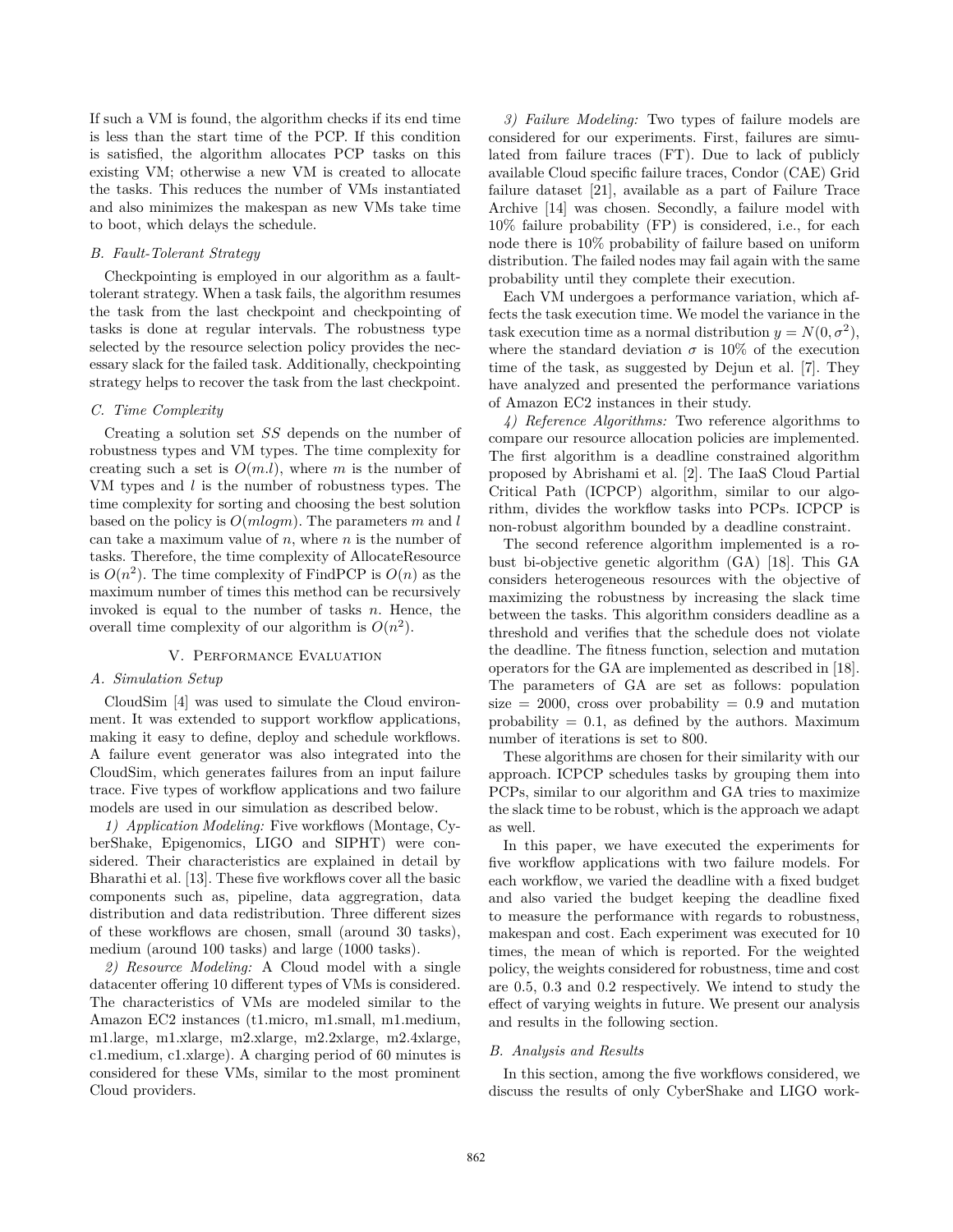

(a) Cybershake with fixed Budget and with FP failure model

(b) LIGO with fixed Deadline and with FT failure model



(a) Cybershake with fixed Budget and with FP failure model





Fig. 2. Effect on makespan for large sized CyberShake and LIGO workflow



Fig. 3. Effect on cost for large sized CyberShake and LIGO workflow

flows due to space restrictions. The CyberShake workflow uses the Probabilistic Seismic Hazard Analysis (PSHA) technique to characterize earth-quake hazards in a region and the LIGO Workflow detects gravitational waves of cosmic origin by observing stars and black holes [13]. We present two experiments considering large workflow types. In the first experiment, we vary the deadline with a fixed surplus budget for large CyberShake workflow and the failures are generated using the failure probability model (FP), with a 10% probability. In the second experiment, we vary the budget with a fixed strict deadline for large

LIGO workflow and the failures are generated through the failure trace model (FT). Both these experiments are carefully devised to cover all combinations of deadline and budget, showing the performance of the algorithms under all conditions. For these experiments, we find the lowest makespan *Mlow*, which is the time taken to execute on the most expensive VM. We also find the lowest cost *Clow*, which is the cost needed to execute on the cheapest VM. We introduce a deadline factor  $\alpha$  similar to [2], based on which we vary the deadlines for workflows according to  $\alpha.M_{low}$ . We vary  $\alpha$  from 1 to 4.5 with a step length of 0.5.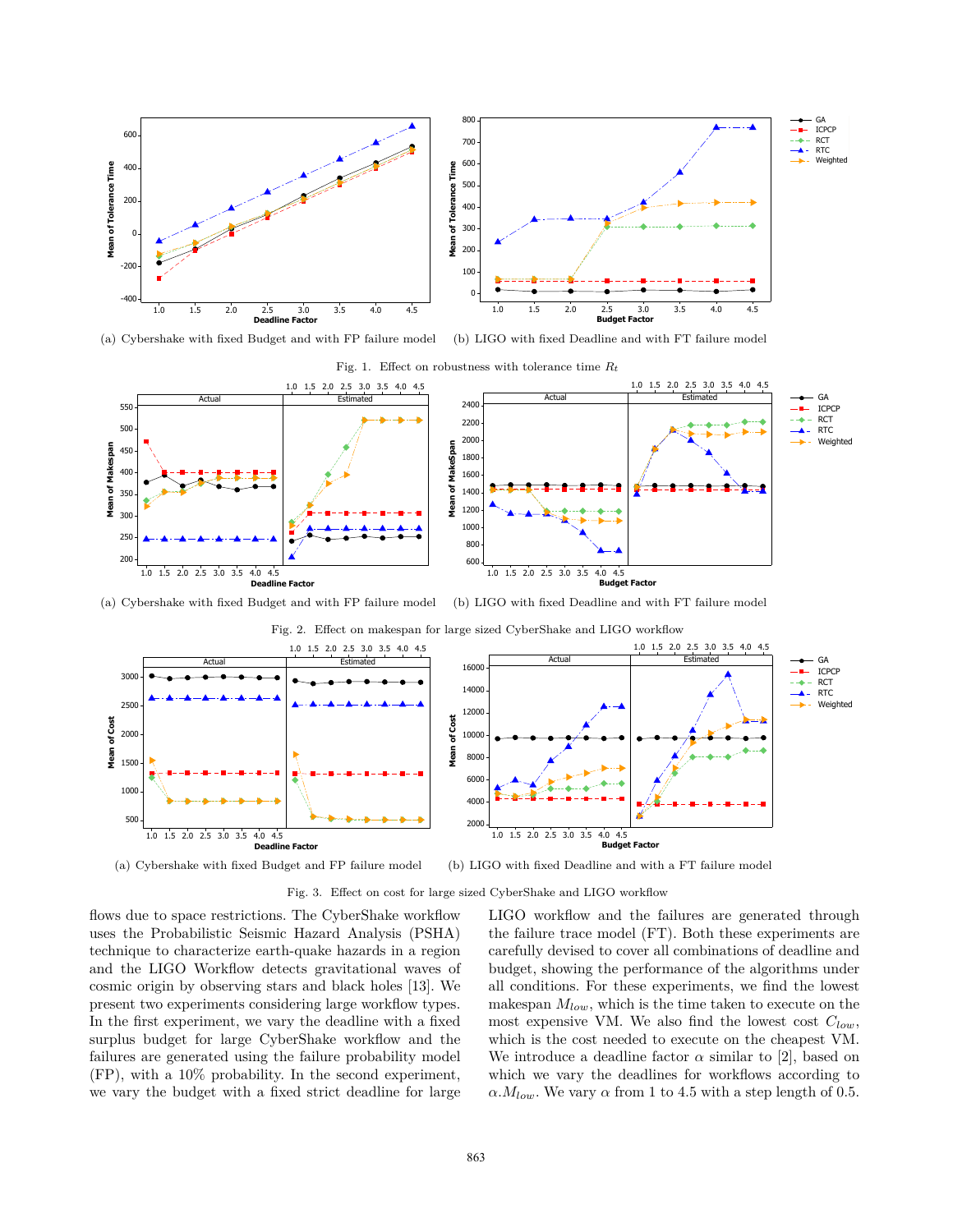TABLE I Robustness Probability *R<sup>p</sup>* of large montage workflow WITH FAILURE PROBABILITY MODEL (FP) FOR DIFFERENT POLICIES.

| Deadline      | Budget        | <b>ICPCP</b> | GА   | RCT  | $WGHT^*$ | <b>RTC</b> |
|---------------|---------------|--------------|------|------|----------|------------|
| <b>Strict</b> | <b>Strict</b> | 0.00         | 0.10 | 0.20 | 0.40     | 0.70       |
|               | <b>Normal</b> | 0.00         | 0.10 | 0.20 | 0.70     | 0.90       |
|               | Relaxed       | 0.00         | 0.00 | 0.20 | 0.70     | 0.90       |
| Relaxed       | <b>Strict</b> | 1.00         | 0.90 | 1.00 | 1.00     | 1.00       |
|               | Normal        | 1.00         | 0.90 | 1.00 | 1.00     | 1.00       |
|               | Relaxed       | 1.00         | 0.80 | 1.00 | 1.00     | 1.00       |

\* WGHT is an abbreviation for the weighted policy.

Similarly we introduce a budget factor  $\beta$  and the budget is varied according to  $\beta$ . $C_{low}$ . We vary  $\beta$  from 1 to 4.5 with a step length of 0.5.

The analysis of these experiments and its effect on robustness, makespan and cost are presented below.

*1) Effect on robustness:* Figure 1 presents the tolerance time  $R_t$  of Cybershake and LIGO workflows. Positive values of  $R_t$  represent robust solutions that have finished execution within the deadline even with failures and performance variations. Negative values represent schedules that have violated the deadline constraint. In Figure 1, we observe that the RTC policy has the highest mean tolerance time, conveying that the policy is not just robust but can withstand more failures. RTC policy outperforms other policies emerging as the most robust policy. We observe that robustness increases as deadline or budget increases. We observe in Figure 1(b) that tolerance time *R<sup>t</sup>* of ICPCP and GA do not vary with increase in budget. This is because these algorithms do not take budget as an input and do not show any effect as the budget varies.

In 97.5% of the cases weighted policy outperforms ICPCP for CyberShake workflow as seen in Figure 1(a). Under strict deadline, weighted and RCT policies perform better than GA in 67.5% of the cases. Under relaxed deadline GA has a higher tolerance time than weighted and RCT policy in 72.5% of the cases, but the cost of execution for GA is 2.6 times higher than RCT and weighted policies. RCT and weighted policies tries to achieve a robust solution with minimal cost, even under a relaxed deadline we have a robust solution with costs much lower than GA.

In the LIGO workflow experiment, we see that our policies have higher tolerance time in comparison to ICPCP and GA algorithm as shown 1(b). We can also observe that the mean tolerance time increases with increase in budget for our policies unlike ICPCP and GA.

Table I presents the robustness probability  $R_p$  for the large Montage workflow with varying deadline and budget. This experiment was performed for all workflows. For space considerations we report only the large Montage workflow as it is the most complex and failures in its task nodes have high adverse effect on the makespan and cost. Other workflows show similar trends and have better results for our policies. This table provides a measure of robustness probability,  $R_p$ , which is the probability of a schedule being within the deadline. It can be seen that the RTC is the most robust policy and has the highest probability of being within the deadline. The robustness probability, *R<sup>p</sup>* for weighted and RCT policies outperform GA and ICPCP. It can also be observed that our policies perform with high levels of robustness even under strict deadlines and budgets.

*2) Effect on makespan:* Figure 2 shows the effect on makespan for CyberShake and LIGO workflows. Figures 2 and 3 have graphs with two panels, where the actual panel represents schedules after execution with uncertainties and the estimated panel depicts schedules before execution without failures. Figures  $2(a)$  and  $2(b)$  show that makespan increases as deadline increases and makespan decreases as budget increases. Our policies have a higher makespan when the schedule is estimated in comparison to ICPCP or GA; however the actual makespan after failures and performance variations of resources is minimal for our policies. RTC provides schedules with smallest makespan under the scenarios of failures and performance variations because it chooses robust resources with least execution time. The average makespan of weighted policy is 19% lower than ICPCP for both CyberShake and LIGO workflows. The average makespan of RCT policy is 14% and 11% lower than ICPCP for CyberShake and LIGO workflows respectively.

In Figure 2(b), the estimated panel of the graph shows the working of the RTC policy. As the budget increases, the makespan increases steadily and then decreases steadily as shown. This is because as the budget increases, the algorithm has the flexibility to either add more slack time or choose an expensive VM. Therefore, with smaller increase in budget, the algorithm chooses inexpensive VMs and adds slack time based on the increases in budget, which increases the estimated makespan. With sufficient increase in budget, the algorithm chooses expensive VM resulting in the decrease of the estimated makespan. The actual panel of the graphs shows that the makespan of our policies are much lower than ICPCP and GA. The RTC policy gives lower makespan consistently, while the makespan of RCT and weighted policies increases slightly with increase in deadline and decreases with increase in budget.

*3) Effect on cost:* Figure 3 presents the effects on cost, Figure 3(a) shows that the cost decreases for RCT and weighted policies, as the deadline increases with a fixed budget and Figure 3(b) shows that cost increases for our policies as budget increases with a fixed deadline.

For CyberShake workflow, we observe that our policies RCT and weighted have lower costs in comparison with ICPCP and GA. RTC policy has a 98% higher cost than ICPCP and 12% lower cost than GA, but has a 39.7% and 33.6% lower makespan than ICPCP and GA respectively. RTC policy chooses resources that are robust with a lower makespan; on the other hand RCT policy chooses a robust schedule with lower costs.